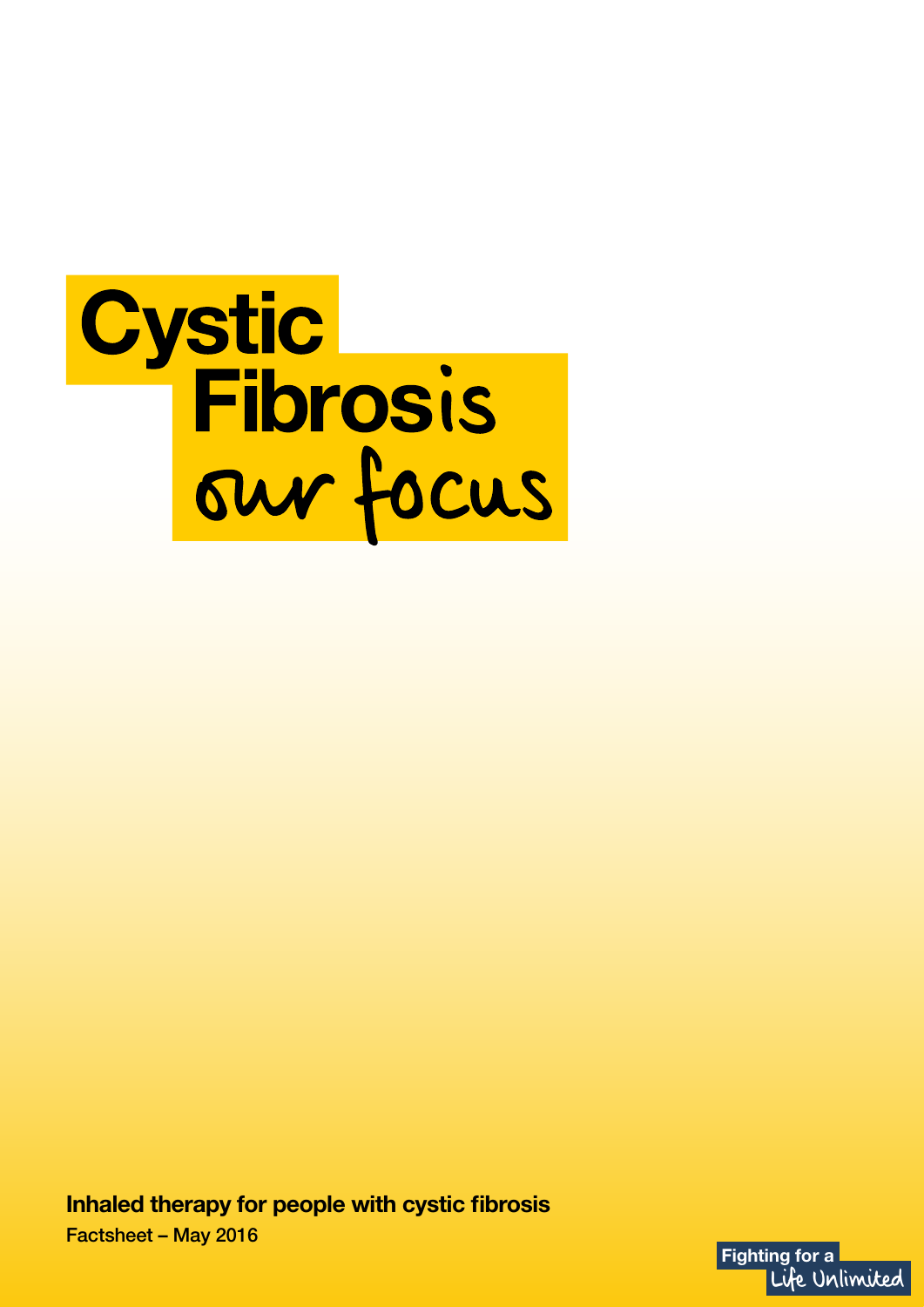# **Inhaled therapy for people with cystic fibrosis**

## **Introduction**

This factsheet contains information about inhaled treatments for people with cystic fibrosis (CF). The information covers different types of nebulisers and inhalers, types of medication that can be inhaled, how to look after your nebuliser and what to expect from your CF centre/network clinic.

Written by Tracey Daniels (York Adult CF Unit), Jo-Dee Tame (Cardiff Paediatric CF Unit) and Helen McGowan (Bristol Royal Hospital for Children) on behalf of the Association of Chartered Physiotherapists in Cystic Fibrosis.

Reviewed in May 2016 by Tracey Daniels, Nuala Harnett and Lisa Morrison on behalf of the Association of Chartered Physiotherapists in Cystic Fibrosis.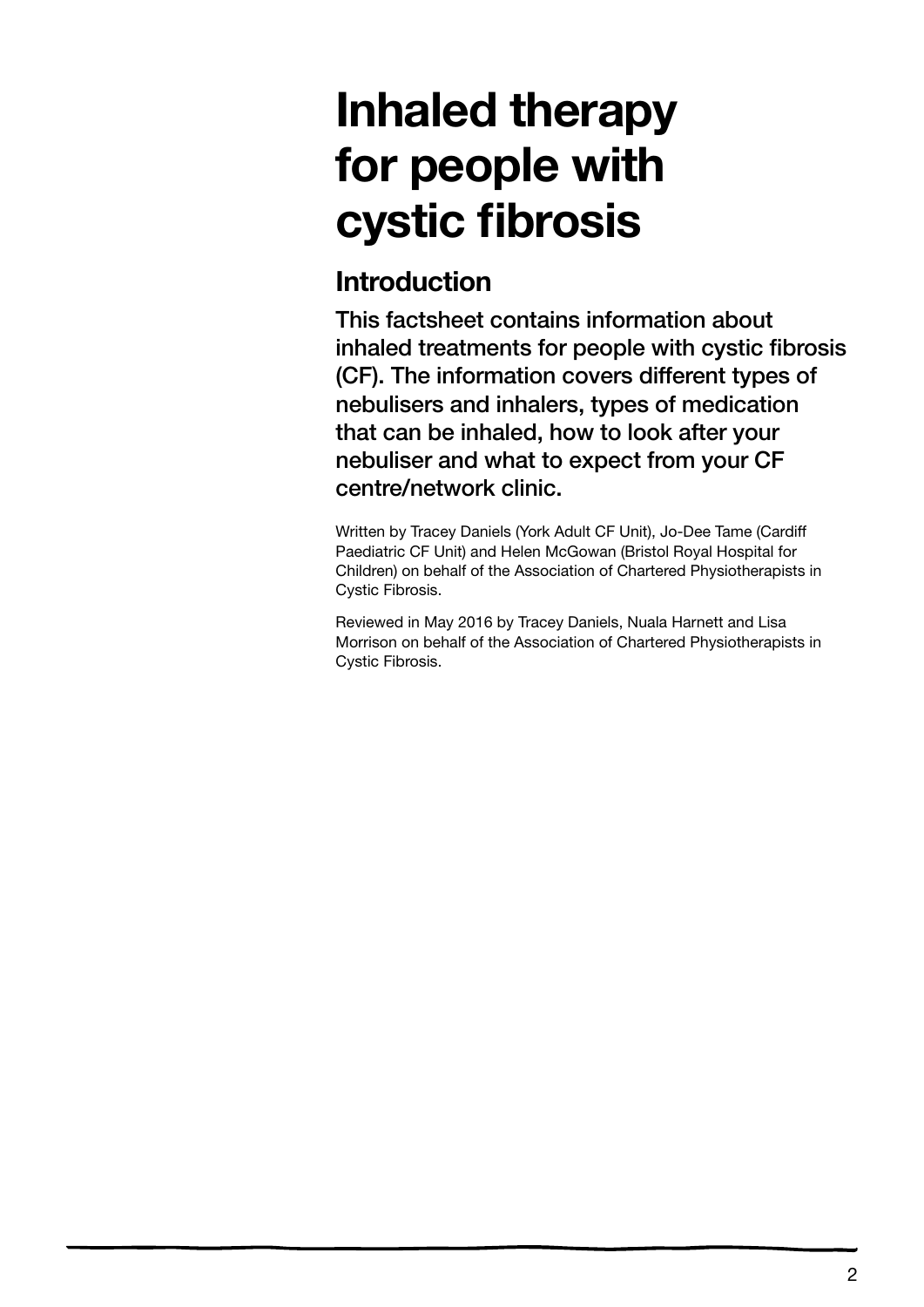## **Contents**

| What are nebulisers?                            | 4              |
|-------------------------------------------------|----------------|
| What types of nebuliser system are available?   | 4              |
| <b>Conventional nebuliser systems</b>           | 4              |
| Ultrasonic nebuliser systems                    | 5              |
| <b>Vibrating Mesh Technology systems</b>        | 5              |
| <b>Adaptive Aerosol Delivery systems</b>        | 5              |
| Looking after your nebuliser system             | 6              |
| Travelling with your nebuliser system           | 6              |
| General nebulised medication advice             | 7              |
| Should I buy my own nebuliser system?           | $\overline{7}$ |
| What are inhalers?                              | 8              |
| What types of inhalers are available?           | 8              |
| General inhaler advice                          | 9              |
| Which medications can be inhaled?               | 9              |
| <b>Children and babies</b>                      | 11             |
| What to expect from my CF centre/network clinic | 12             |
| Where can I find out more?                      | 13             |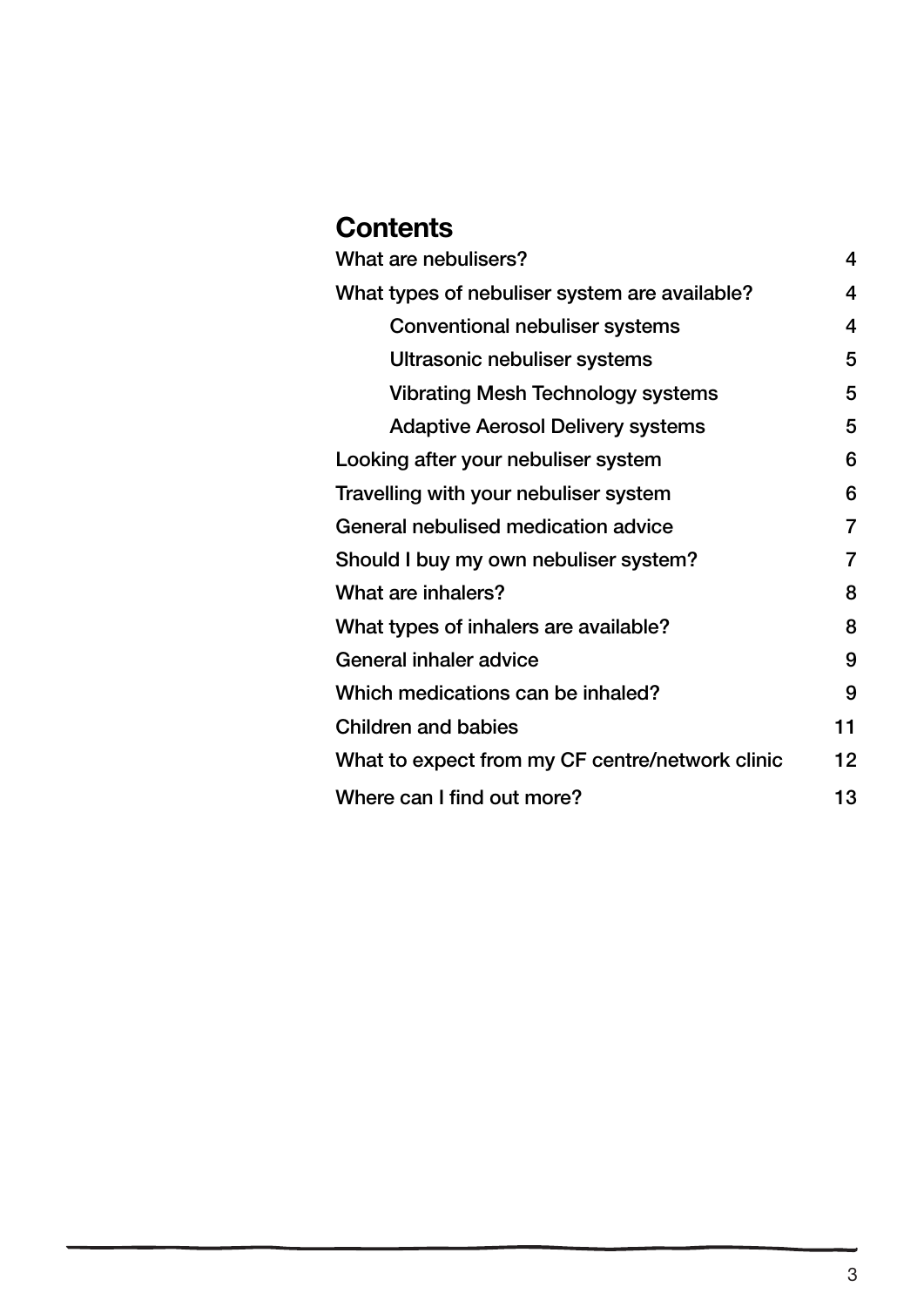#### **What are nebulisers?**

Nebuliser systems change liquid medication into a mist so they can be breathed into the lungs. There are different types of nebuliser system, which this factsheet will describe.

Nebulised medications are used because:

- the medications go straight to where they are needed (in the lungs) without having to go around the body, reducing side-effects;
- **some medication is only available as a nebulised medication, eg DNase;**
- **.** large doses of medication can be given compared with some types of inhaler; and,
- some inhalers can be difficult to use correctly a nebuliser can ensure that more medication gets into the lungs.

#### **What types of nebuliser systems are available?**

There is a range of conventional and travel nebuliser systems available, some are described below. Your CF team will select the system that is most appropriate for you.

#### Conventional nebuliser systems

Conventional (jet) nebuliser systems are made up of a nebuliser (the pot that holds liquid medication) and an air compressor that pumps air through the liquid medication and changes it into a mist. The nebulised medication can be breathed in using a mouthpiece or facemask. Conventional nebuliser systems deliver the mist of medication constantly and need to be switched off when the nebuliser has finished, which is indicated by the sound of the nebuliser changing and 'spluttering'.

The way the medication is delivered can depend on the nebuliser system used. Some may be faster or get more medication to the lungs, but they may also cause side effects such as chest tightness. Different nebuliser systems may be needed for different medications, so you may be given more than one. **It is important that you use the nebuliser system/ systems given to you by your cystic fibrosis team as different nebuliser systems may affect the amount of medication that reaches the lungs.** If you are not sure if you have the best system to suit you and your medication, talk to your CF team.

#### **Examples of conventional nebuliser systems:**

- Philips Respironics Innospire delux<sup>®</sup> air compressor with SideStream® nebuliser.
- Vios® PRO Aerosol Delivery System with PARI LC Plus®/star® nebuliser.

Portable air compressors that may make travel/holidays easier are available. They are lighter than conventional nebuliser systems and may require a battery or a 12-volt car socket. Portable air compressors can be used with a normal nebuliser, but may take longer to use and may not be suitable with all medications.

#### **Examples of portable air compressors:**

- Innospire mini®.
- Trek S portable aerosol system®.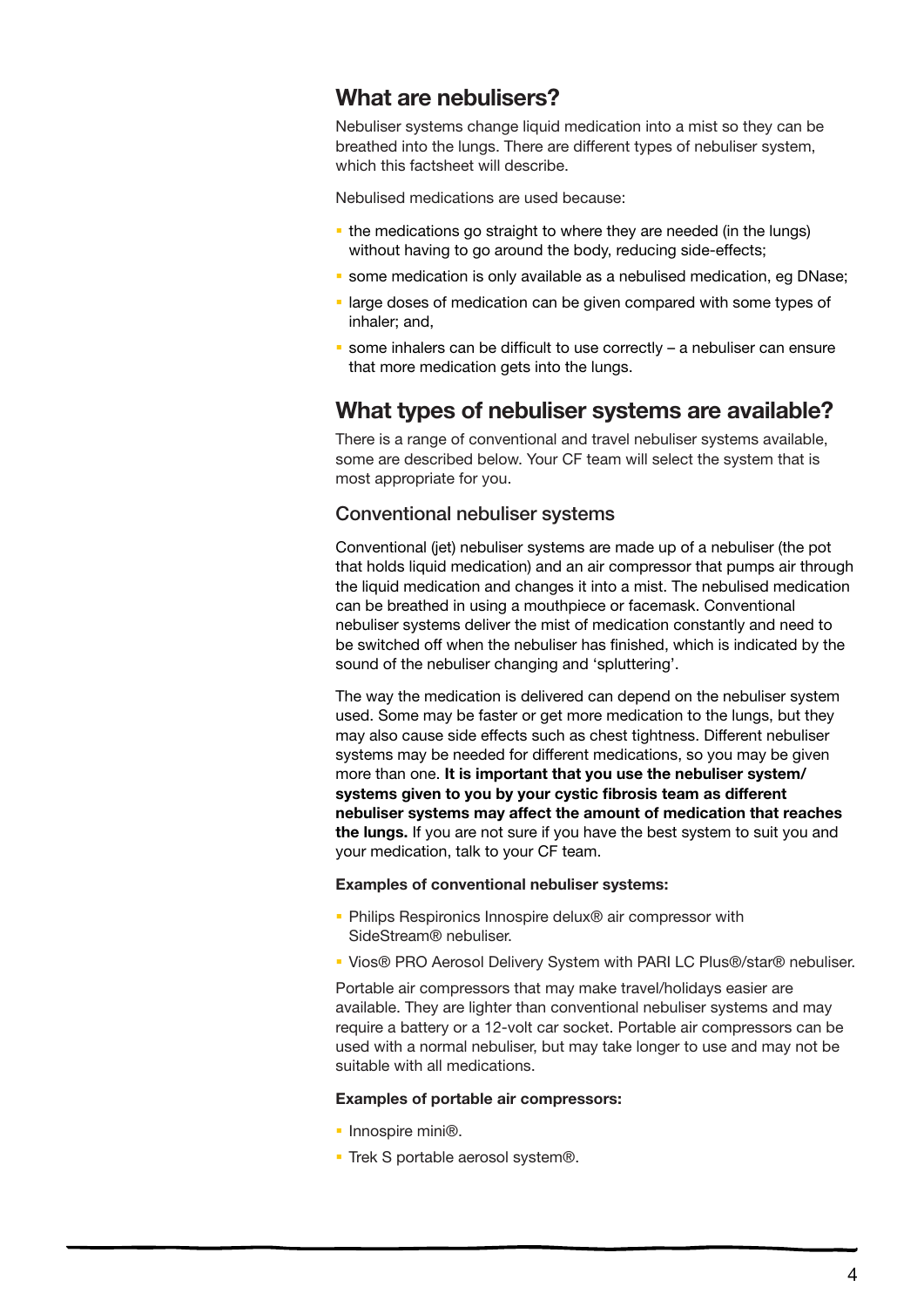#### Ultrasonic nebuliser systems

Ultrasonic nebuliser systems use a crystal to vibrate the liquid medication at a high-frequency to change it into a mist. They deliver the mist of medication constantly. Portable versions can be smaller, quieter and quicker than conventional nebulisers. Heat produced by the vibrations may mean that they can't be used with some medications (eg DNase).

It is unusual to be given an ultrasonic nebuliser system to use at home. This is because fewer of the medications used in people with CF have been tested with these systems, they aren't suitable for all medications and other types of nebuliser systems are generally more suitable.

#### Vibrating Mesh Technology nebuliser systems

Vibrating Mesh Technology (VMT) nebuliser systems are made up of an electronic unit and a nebuliser handset joined by a connection cord. The electronic unit powers and controls the system. The nebuliser handset is a plastic pot that holds the liquid medication and contains a metal mesh.

VMT systems vibrate the mesh, which moves the liquid medication through the tiny holes in it. This changes the liquid into a mist with each drop a similar size. VMT systems deliver the mist of medication constantly and stop automatically when the nebuliser is finished. The advantages of VMT systems are:

- nebulised medication is given faster;
- the small similar-sized droplets get into airways better;
- they are silent; and,
- **they are smaller than conventional nebuliser systems and can run** on batteries.

In the UK, the VMT system most often used is the e-Flow rapid® with or without the eBase® controller. The eBase® controller displays information about what is happening while you nebulise.

#### Adaptive aerosol delivery (AAD) nebuliser systems

The only adaptive aerosol delivery (AAD) system currently available is the I-Neb AAD nebuliser system®. AAD systems use vibrating mesh technology (described above) to change liquid medication into a mist. They also monitor your breathing pattern and deliver the mist of medication at the best time to ensure the medication will get to where it needs to be. AAD systems are small, quiet and have a rechargeable battery inside them.

The AAD system will only deliver medication when correctly set up and held flat and face down, so you always know that you are using it correctly. It has two ways of working (tidal breathing mode and target inhalation mode) which are controlled by the type of mouthpiece you are given. Tidal inhalation mode has a small block on the side of the mouthpiece. **You should always make sure that you are using the type of mouthpiece advised by your CF team.**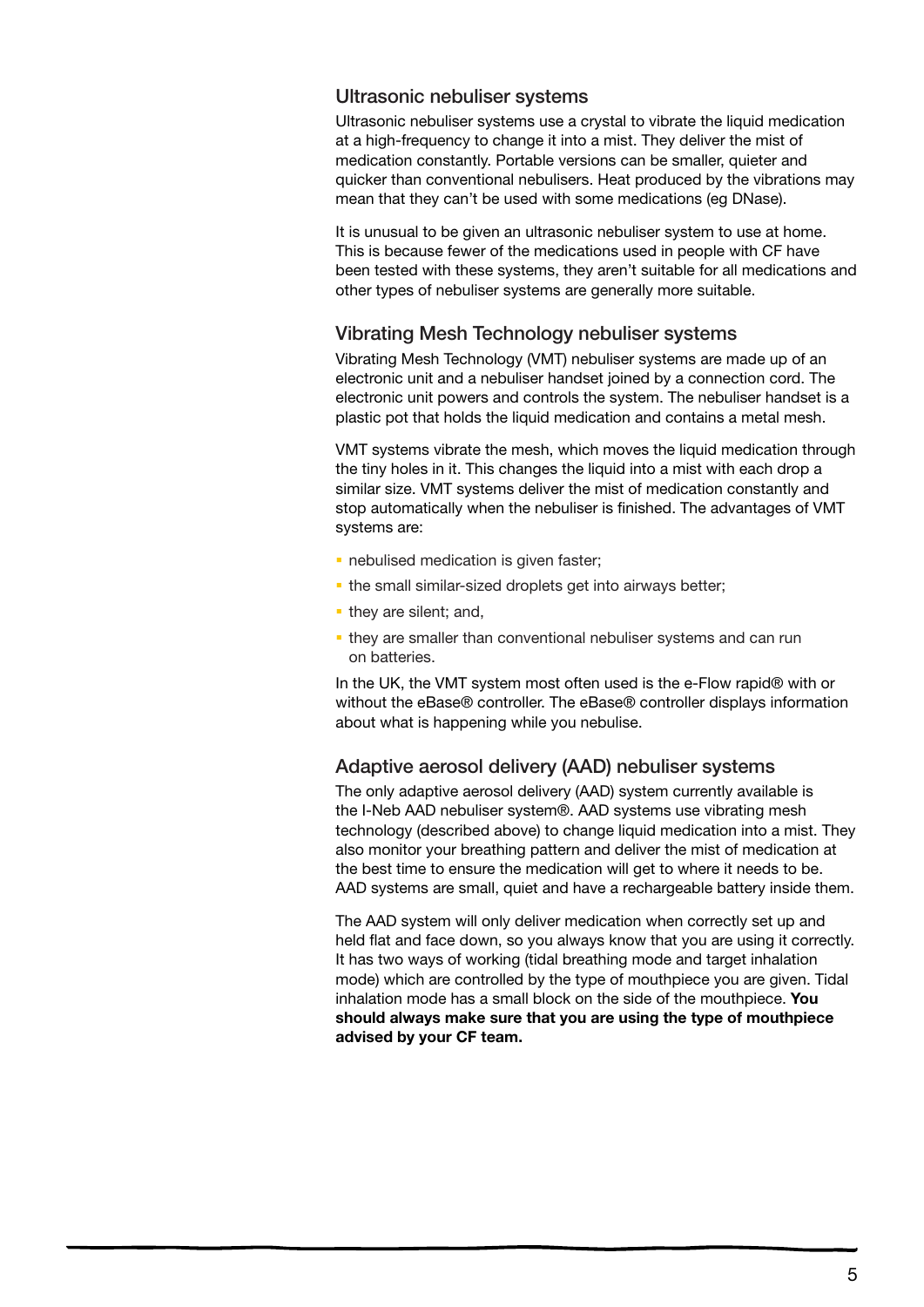AAD systems give nebulised medication with little waste, so you will need to use a different amount of medication than with conventional, VMT or ultrasonic systems. Even though you put less medication into an AAD system, you will still get the same, or more, medication to your lungs than using a conventional system. You should not save any left-over medication to use later. **Your CF team will tell you how much medication to use in AAD systems.** The AAD system comes with different chambers, which are colour coded. You should use the correct chamber for each nebulised medication. If you use the wrong chamber you may get the wrong amount of medication. **Your CF team will tell you which chamber to use for each medication.** 

The AAD system stores data about how you use it such as date and time, how long each dose of medication took and whether it was finished. The data can be downloaded by you and/or by your CF team using computer software (Insight®). This will help to spot any problems, such as long treatment times or difficulty taking the treatments often enough, and help you to work with your CF team to create a routine that suits you. The I-Neb® comes with a patient support programme run by Philips (the company that makes the I-Neb®). They will contact you or you can contact them about the upkeep of your AAD system and they will arrange new parts and servicing of the system.

#### **Looking after your nebuliser system**

**You should check the information that comes with your nebuliser system and talk to your CF team about looking after the equipment.** They will advise you about when nebulisers, chambers or handsets should be serviced or replaced. All nebulisers, chambers or handsets should be cleaned and dried as soon as possible after every use; leaving them damp can encourage bacteria and fungi to grow. Leftover medication can also damage or block the nebuliser or mesh, which can mean that it takes longer to work and/or the system may stop working altogether. Your nebuliser should be sterilised according to the manufacturer's guidance.

### **Travelling with your nebuliser system**

When travelling by air you should take a letter from your CF team that lists all of your equipment and medications; this can help with security at the airport. The Cystic Fibrosis Trust helpline can also provide a travelling medications letter and can translate the letter into different languages if needed. Helpline details are on the last page of this factsheet. It is important to check with the airline about whether you can carry your nebuliser in hand luggage or use it on the flight (should you need to). Airlines may ask for information about the flight safety of the system; you can get this from the manufacturer.

#### **You should check the following information as it may vary between airlines.**

Most airlines allow you to carry powder/solid medicines with you in hand luggage. This is best in case your checked/hold luggage goes missing or gets damaged. Most airlines only allow you to carry enough liquid, aerosol or gel medication plus any cold pack needed (eg for DNase) in your hand luggage to last for the flight and to allow for delays. The rest should be packed in hold baggage. You will need to speak to the airline about hold carriage of medications that need to be kept cold/at steady temperature (eg DNase).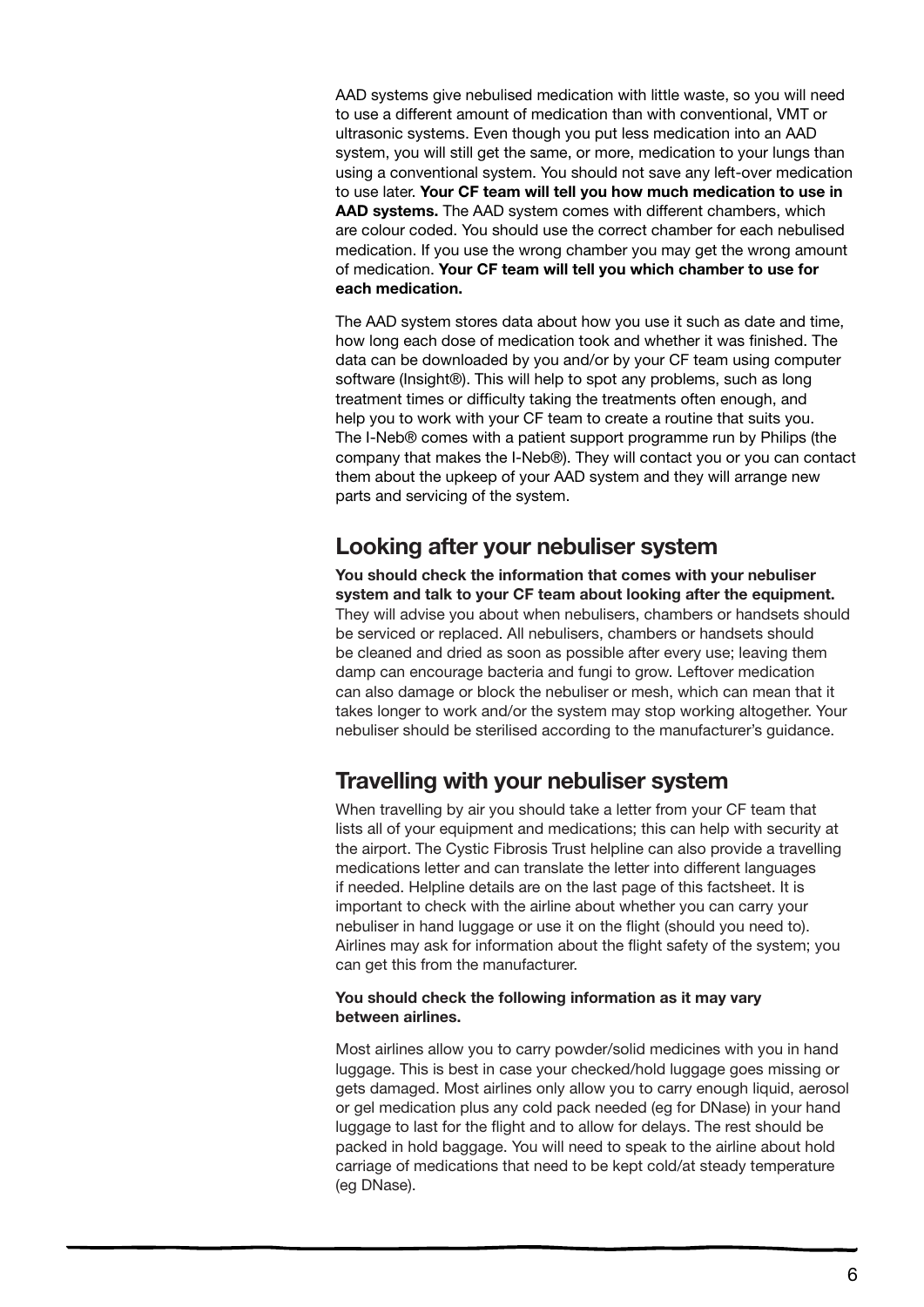If you're travelling abroad, you may need an adapter plug as the type of plug socket may vary. You will also need to make sure that your nebuliser system works with the voltage available in the country you're visiting (for example the UK power supply is 230 volts, whereas in the US is it 120 volts). Some nebuliser systems (I-Neb, eFlow rapid, most travel compressors) are multi/universal voltage, which means that they can be used anywhere, but you may still need an adapter for the plug to fit. If you are unsure whether your nebuliser system will work in the country that you are visiting, check with your CF team before you book your trip.

#### **General nebulised medication advice**

- It is usually best to use a mouthpiece with your nebuliser, do not change to a mask without discussing it with your CF team.
- Nebulised medication should be at room temperature before being nebulised. Cold medication can cause chest tightness and may not run correctly through some systems.
- Most nebuliser systems leave some medication in the chamber even when the dose is finished. This is called residual volume and is normal. You should not shake or tip your nebuliser as the residual volume may be nebulised. This may change the amount of medication that gets to your lungs. You should empty the residual volume out of the nebuliser system before cleaning; do not try to reuse this medication.
- **If your CF team asks you to add liquid to a medication, always add the** correct amount. Changing the amount of liquid may change the amount of medication that gets to your lungs.
- You should not mix nebulised medications unless your CF team asks you to. Mixing medications may mean that they don't work in the same way as when taken separately.

#### **Should I buy my own nebuliser system?**

Your CF team must provide you with a nebuliser system to take any medications that they ask you to use. If you decide that you want to buy a different type of nebuliser to the one that you are given, it is important that you discuss this with your CF team, because:

- vour CF team may be able to provide a different nebuliser system free of charge;
- the nebuliser system that you want to buy may not be suitable for you or for your medications; and,
- vou may need a letter from your CF team to claim VAT exemption on the cost of the nebuliser system you want to buy.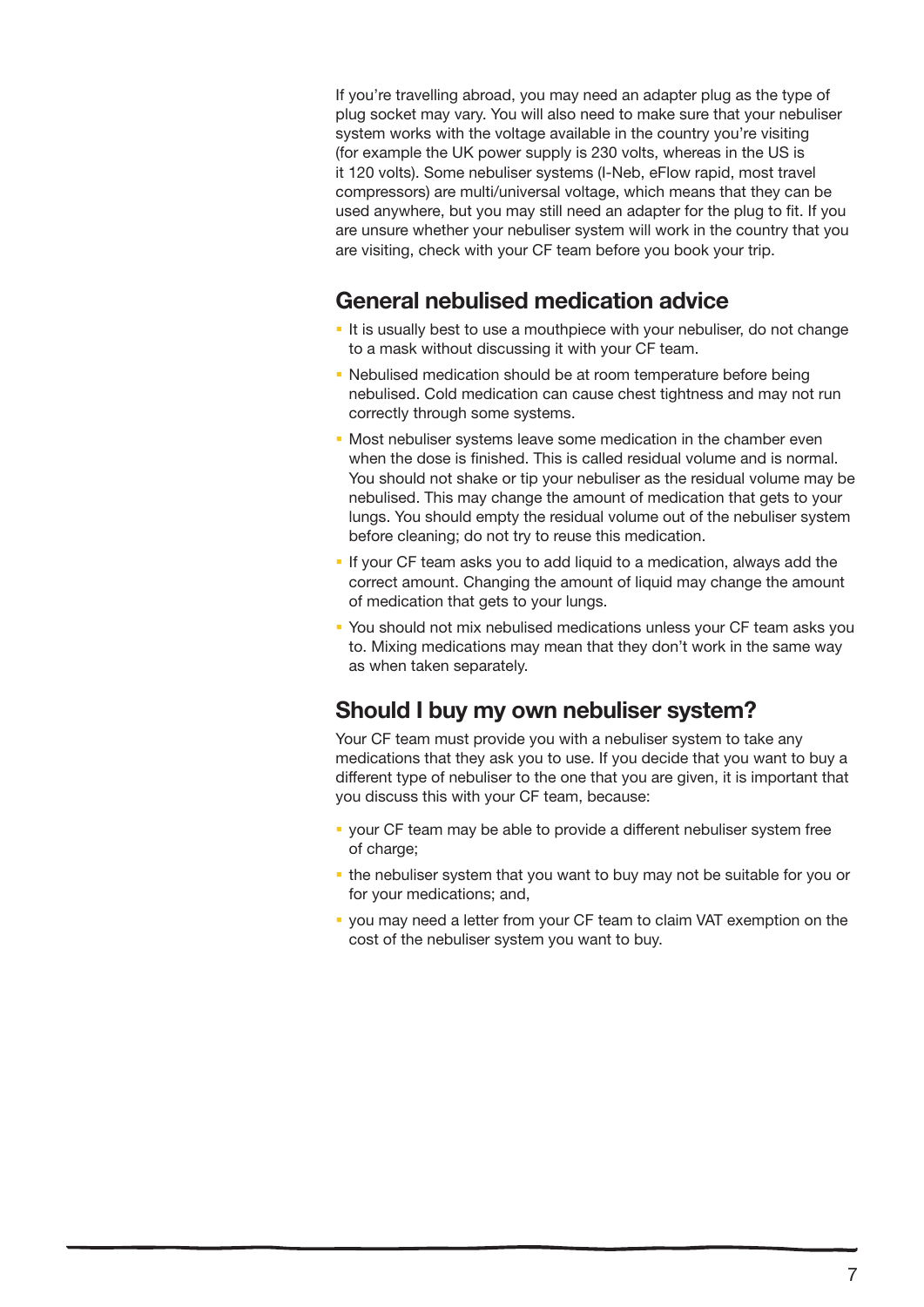#### **What are inhalers?**

Inhalers are devices that are used to deliver medication to the lungs either as a dry powder or as a spray. They are smaller and usually quicker to use than nebulisers but can be more difficult to use correctly and may not be available for certain medications. Some types of inhaler that deliver smaller amounts of medication, usually bronchodilators or corticosteroids, have been around for many years (for example metered dose inhalers, turbohalers or accuhalers). These are called aerosol inhalers and traditional dry powder inhalers. Newer types of dry powder inhalers have also been developed, which deliver much greater amounts of medication to the lung and so are suitable for medications such as antibiotics and osmotics (explained below). They are called dry powder inhalers.

#### Inhaled medications are used because:

- the medications go straight to where they are needed (the lungs) without having to go round the body, which can reduce side-effects;
- some medication is only available with an inhaler, eg Tiotropium Bromide; and,
- **·** inhalers are usually smaller to carry, quicker to use and don't need time-consuming cleaning routines.

#### **What types of inhalers are available?**

#### Aerosol inhalers

Aerosol inhalers are usually one of two types; metered dose inhalers or breath actuated inhalers. Metered dose inhalers give the medication in a spray form as the canister is pressed into the inhaler. Breath actuated inhalers, eg easi-breathe, airmax or autohaler, automatically release a spray of medication when you begin to breathe in.

#### Traditional dry powder inhalers

Traditional dry powder inhalers give medication as a dry powder instead of a spray. There are a number of different types of traditional dry powder inhalers that are usually used to deliver bronchodilators (explained below), such as Salbutamol or Terbutaline, or corticosteroids, such as Budesonide or Fluticosone. The most common types used include the turbohaler, accuhaler and handihaler.

#### Dry powder inhalers

Some medications are now available as capsules to use with an inhaler; these are Colistin, Tobramycin and Mannitol. Colistin is inhaled as one capsule twice a day through a turbospin inhaler, Tobramycin as four capsules twice a day through a podhaler inhaler for 28 days before a 28-day break, and Mannitol as ten capsules twice a day. **It is important to always use the capsules in the inhaler that comes with the medication and to replace the inhaler as often as the patient information and your CF team ask you to.** Advantages of dry powder inhalers are that they are small, quiet, may be quicker than nebulisers and don't need time consuming cleaning. They aren't suitable for everyone and some people will have side-effects, such as cough.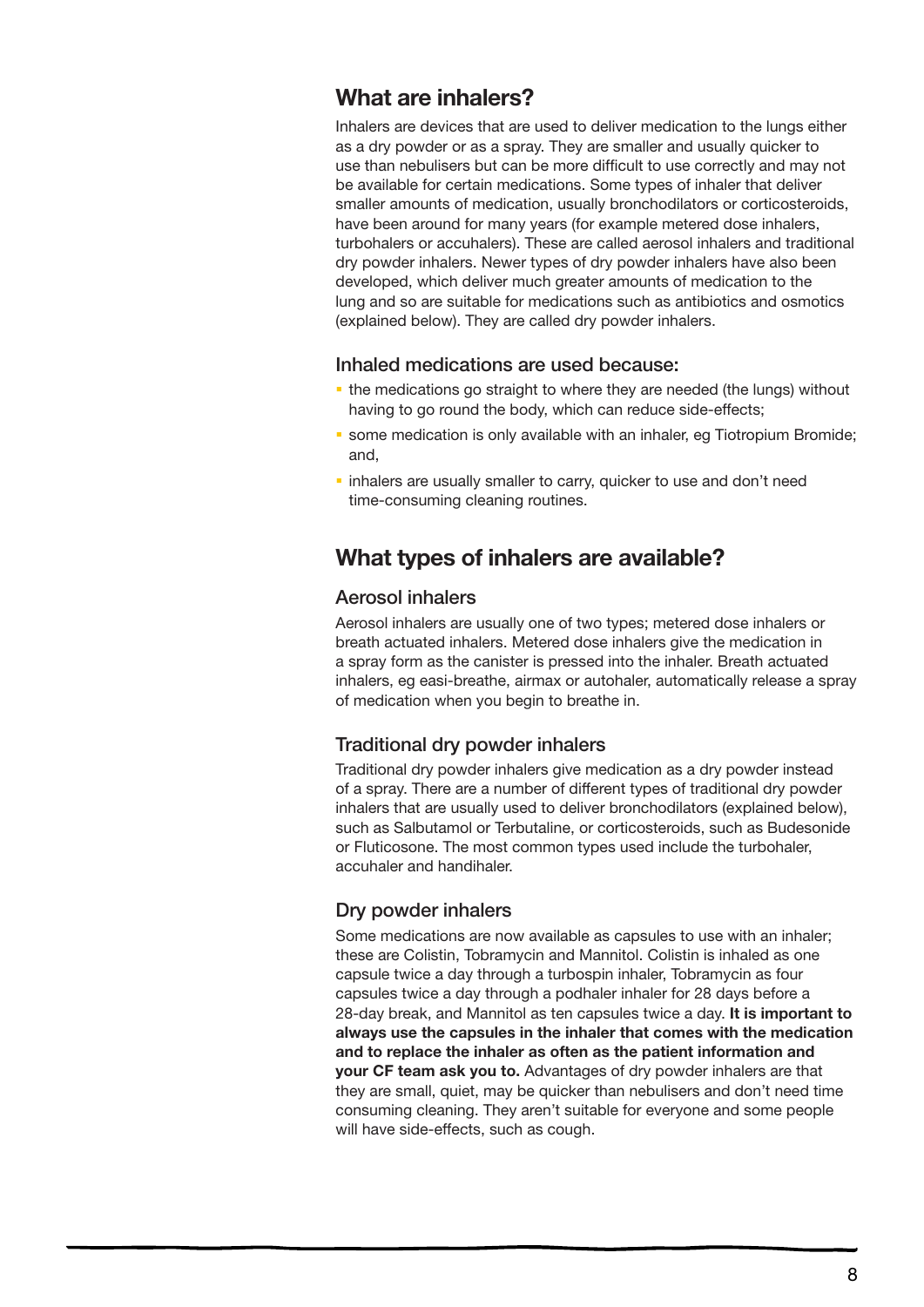#### **General inhaler advice**

- You should use the inhaler as you have been shown, such as using a spacer if instructed to do so. Using the inhaler in a different way may mean that you get a different amount of medication to your lungs.
- You should always use the capsules or medication canister in the inhaler that comes with the medication, as using the capsules or medication canister in a different inhaler may mean a different amount of medication reaches your lungs.
- You should have your technique checked regularly by your CF team to make sure that you are getting the best effect from your inhalers. There are also some good videos to remind you about the best technique to use for each inhaler, which can be found on the [Asthma UK website.](https://www.asthma.org.uk/advice/inhalers-medicines-treatments/using-inhalers/)

#### **Which medications can be inhaled?**

You should use your inhaled medications as instructed by your CF team. You should also read the patient information leaflet that comes with your medication, and contact your CF team if you have any queries.

#### **Bronchodilators**

Bronchodilators relax the muscles around your airways and are used to ease chest tightness. They can prepare your chest for chest physiotherapy or exercise by opening your airways and, if your CF team asks you to, they should be taken before chest physiotherapy and exercise. Many people with CF can use an inhaler rather than a nebuliser for their bronchodilator. Examples of bronchodilators are Salbutamol (Ventolin®), Terbutaline Sulphate (Bricanyl®) and Ipratropium Bromide (Atrovent®).

#### **Antibiotics**

Antibiotics are used to treat, prevent and control infection. They should be taken after bronchodilators and chest physiotherapy. When nebulising antibiotics using conventional or VMT systems, a filter should be used to stop the antibiotic being breathed in by other people or covering surfaces in your home. The filter is a case containing a pad that should be changed after every treatment. Your CF team will explain how to get replacement nebuliser parts such as filters.

If you are nebulising Cayston® (nebulised Aztreonam), you should make sure that you always use an e-Flow® with the Altera® handset which comes with your Cayston®. You should also make sure that you do not use the Altera® handset for any other nebulised medication. This is because the Altera® delivers a different amount of medication compared to a normal handset.

#### **Mucolytics DNase (Pulmozyme®)**

DNase is used to make sputum thinner and easier to clear. It is normally prescribed once a day. You and your team should decide when it would be best for you to take the DNase, as how long it takes to work is different for different people. It is important to keep your DNase in a fridge and discuss any situations where this may not be possible (for example traveling) with your CF team. A separate nebuliser, handset or chamber should be used for DNase as it should not be mixed with other medications. Ultrasonic nebuliser systems should never be used to nebulise DNase as they may stop it working and/or not deliver DNase to the lung correctly.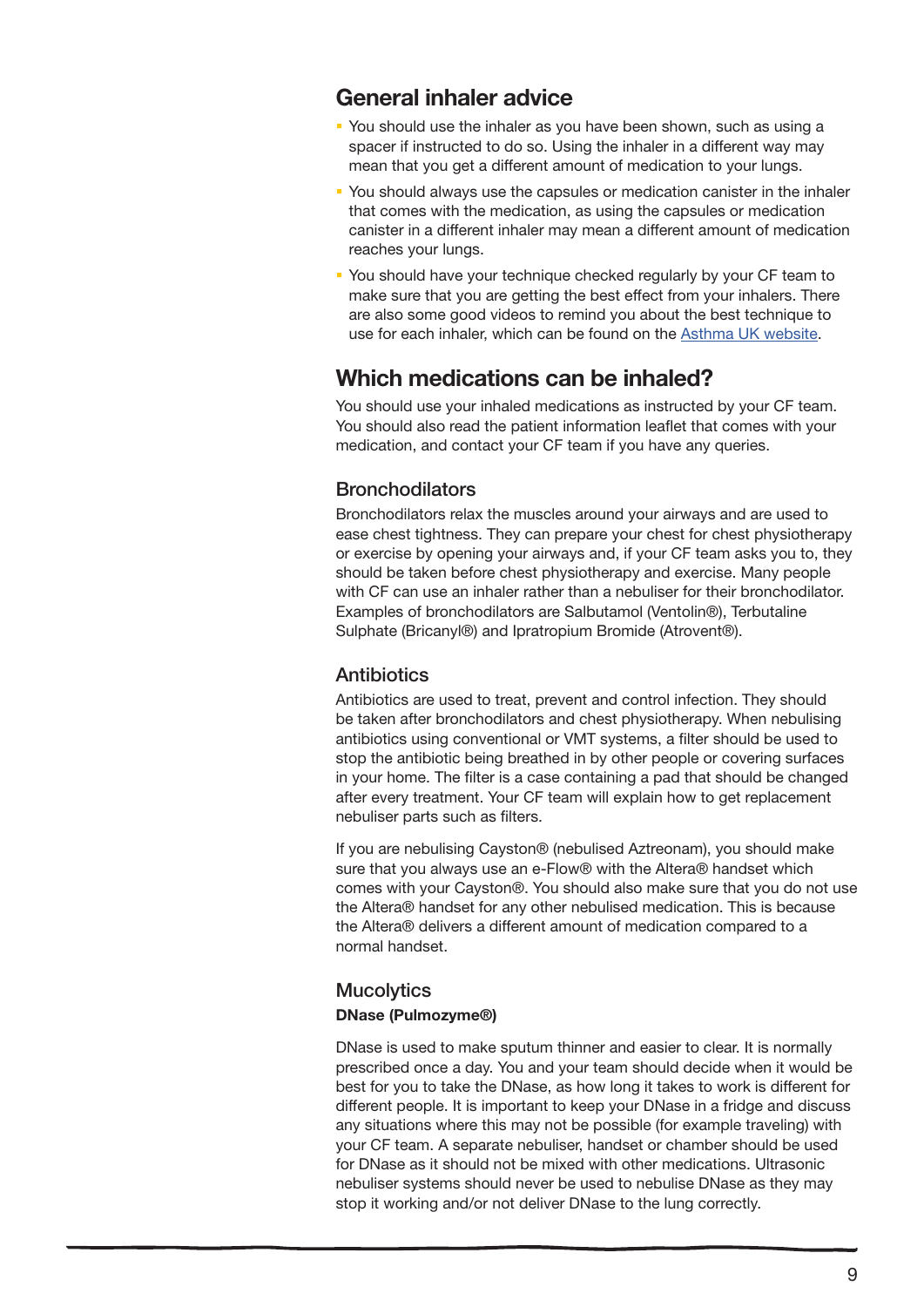#### **Osmotics**

#### **Hypertonic sodium chloride 3, 6 and 7%**

Hypertonic sodium chloride comes in different strengths; 3, 6 or 7%. You may also know it as Nebusal® or Mucoclear®. It draws more water into the airways and more water into the sputum in the lungs. It is used either to get a sputum sample (in people who do not cough up sputum easily) or to help to clear sputum better as part of chest physiotherapy. It should be nebulised after any bronchodilators you take and immediately before or during chest physiotherapy. Hypertonic sodium chloride may cause damage to some electrical equipment if you nebulise it while sitting close to the equipment (for example using a computer while nebulising). You should use it in a well-ventilated room away from electrical equipment or use filters with conventional or VMT nebuliser systems to avoid covering surfaces in your home with waste hypertonic sodium chloride.

#### Mannitol

Mannitol is a dry powder inhaler rather than a nebuliser (see page 8 for more information about dry powder inhalers). It acts in the same way as hypertonic saline and should be inhaled before chest physiotherapy. You should always take your bronchodilator before inhaling Mannitol.

#### **Corticosteroids**

It is not common for people with cystic fibrosis to need nebulised corticosteroids, however they are used by some. Examples of corticosteroids are beclometasone dipropionate (eg QVAR®), budesonide (eg Pulmicort®) and fluticasone propionate (Flixotide®). They are used to reduce inflammation in the airways and are usually taken twice a day. It is important that you do not miss a dose or stop taking the medication without discussing it with your CF team. You should rinse your mouth out after nebulising corticosteroids and you should also wash your face, if using a facemask. Ultrasonic nebulisers should not be used to nebulise corticosteroids.

#### **Antifungals**

Antifungals reduce the amount of fungal growth in the lungs. It is not common to nebulise antifungals but your CF team may ask you to do this in certain circumstances. An example of an antifungal is amphotericin B (Ambisome®). When nebulising antifungals using conventional or VMT nebuliser systems, a filter should be used to stop the waste antifungal being breathed in by other people and/or covering surfaces in your home.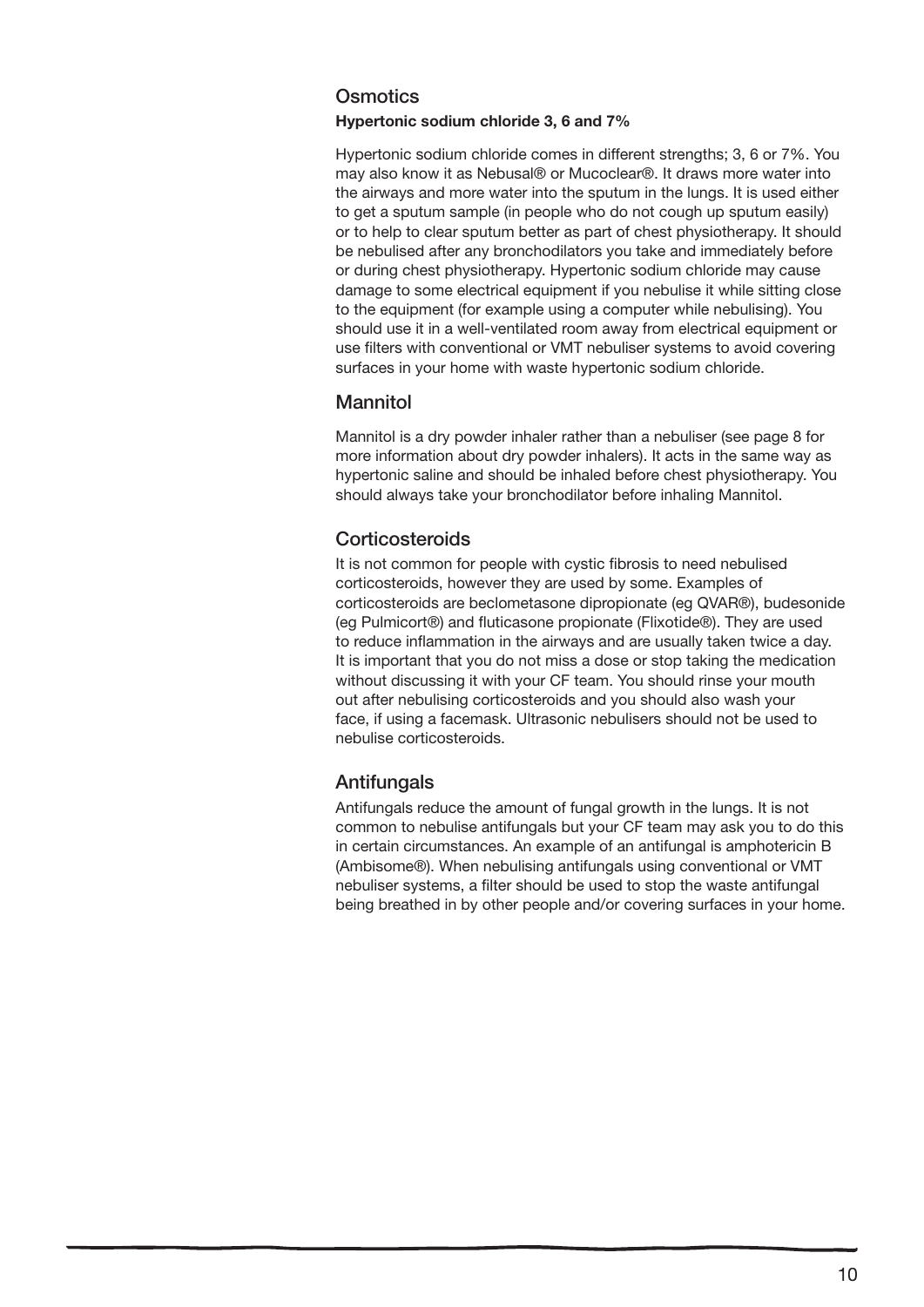#### **Children and babies**

Your CF team will choose a system suitable for your child's age and ability. Conventional and ultrasonic nebuliser systems are suitable for children of any age. VMT and AAD systems are suitable for children over the age of two, but some children will be older before they can manage to use these systems and in some cases your CF team may feel that they are suitable for younger children.

Inhaled medication should be delivered through a mouthpiece when possible, although babies and younger children may need a mask. When using a mask, it is important that you work towards using a sealed mask which is held firmly on the face to make sure as much medication gets into the lungs as possible. Your CF team should advise you about this and give you suitable equipment.

If using a facemask, you should wash your child's face after the nebuliser so that the medication doesn't stay on their skin. If using an e-Flow® or other PARI nebuliser mouthpiece with a blue flap valve, turning this to face down will help to stop the mist getting into the eyes.

It is important that your child is encouraged to get used to the nebuliser, and this may take some time and patience. Any medication that is taken should be seen as an achievement. It is important that nebulisers are accepted in both the short and long term, so praise, cuddles and small rewards can help. Letting your child play with the nebuliser system by pretending to give their teddies or dolls nebulisers and explaining what the nebuliser is and does can also help. Ideally your child should be awake and calm when using the nebuliser but, if this isn't possible, giving the nebuliser when asleep is usually better than giving it when crying. Your CF team should give you a plan for the best time and way to give nebulisers depending on your child's needs and the medications they take.

Children should always be supervised for safety while using nebuliser systems due to small parts and cables. Most children will also need supervision using nebuliser systems to check that they are using it correctly.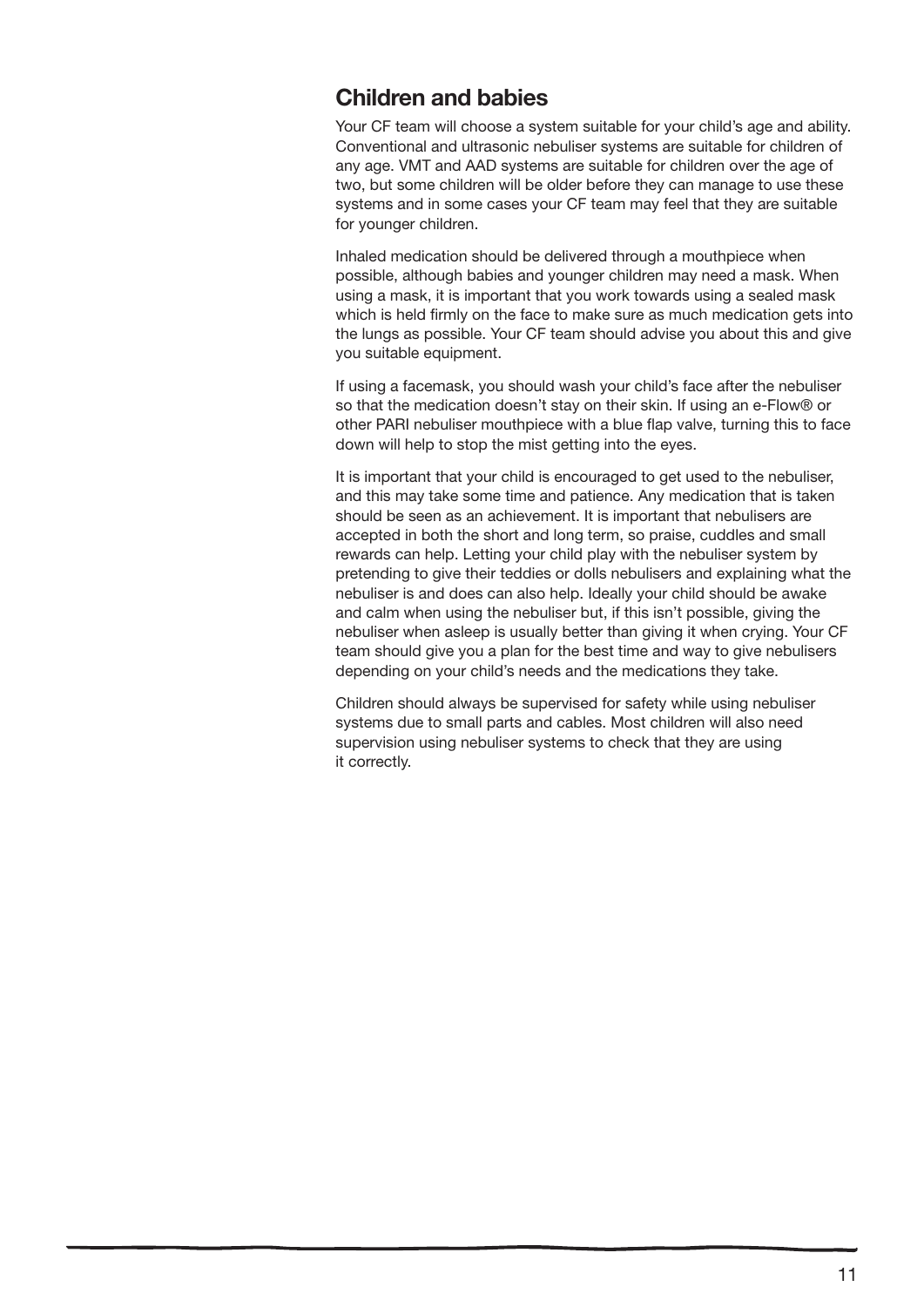### **What to expect from my CF centre/network clinic**

NHS England, the Cystic Fibrosis Trust, the National Institute for Clinical Excellence (NICE) and the Scottish Medicines Consortium (SMC) have produced guidelines for CF units about the service they should offer. **There may be reasons why your CF unit offers something different to the guidelines and you should discuss any differences with them.** The following is a summary of what these guidelines say that you should expect:

- You should have your own equipment; you should not be expected or choose to share your nebuliser system.
- You should be provided with suitable equipment by your CF centre/clinic.
- **Before starting a nebulised medication, you should have a test dose** where the CF team checks if the medication is suitable for you. For some medications, such as bronchodilators, this should be rechecked regularly.
- You should be taught how to use your nebuliser system and nebulised medications and you should have support over time as you need it.
- You should be asked to use expiratory filters with some nebulised medications through conventional and VMT nebuliser systems so that other people don't breathe in the medication and to avoid the medication damaging property.
- A mouthpiece should be used when possible.
- Your CF team should offer the quickest and simplest nebuliser system possible for each medication and suitable for you.

#### England and Wales

- You should be able to have Colistimethate sodium (brands Colomycin, Promixin, Colobreathe), Tobramycin (brands Tobi, Tobi Podhaler, Bramitob), Aztreonam lysine (brand Cayston), Dornase alpha (brand Pulmozyme), Mannitol (brand Bronchitol) as needed.
- You should be able to have Mannitol if you cannot use DNase or other osmotic medications and your lung function is quickly getting worse.
- You should be able to have Colistin by dry powder inhaler if your health would benefit from using Colistin but you can't take it using a nebuliser.
- You should be able to have Tobramycin by dry powder inhaler if you can take nebulised Tobramycin but cannot take Colistin or it isn't working well for you.
- You should be able to alternate inhaled antibiotics (for example one month of Colistin followed by one month of Tobramycin or one month of Tobramycin followed by one month of Aztreonam lysine) if needed.

#### **Scotland**

See the England and Wales guidance, however there may be variation in which nebulised antibiotic you are offered. If you have questions about what you are being offered, you should discuss it with your CF team.

#### Northern Ireland

See the England and Wales guidance, however, in Northern Ireland, NICE guidance may have a local review before being used. There may be some differences between the guidelines for each area in Northern Ireland compared to England and Wales. If you have questions about what you are being offered, you should discuss it with your CF team.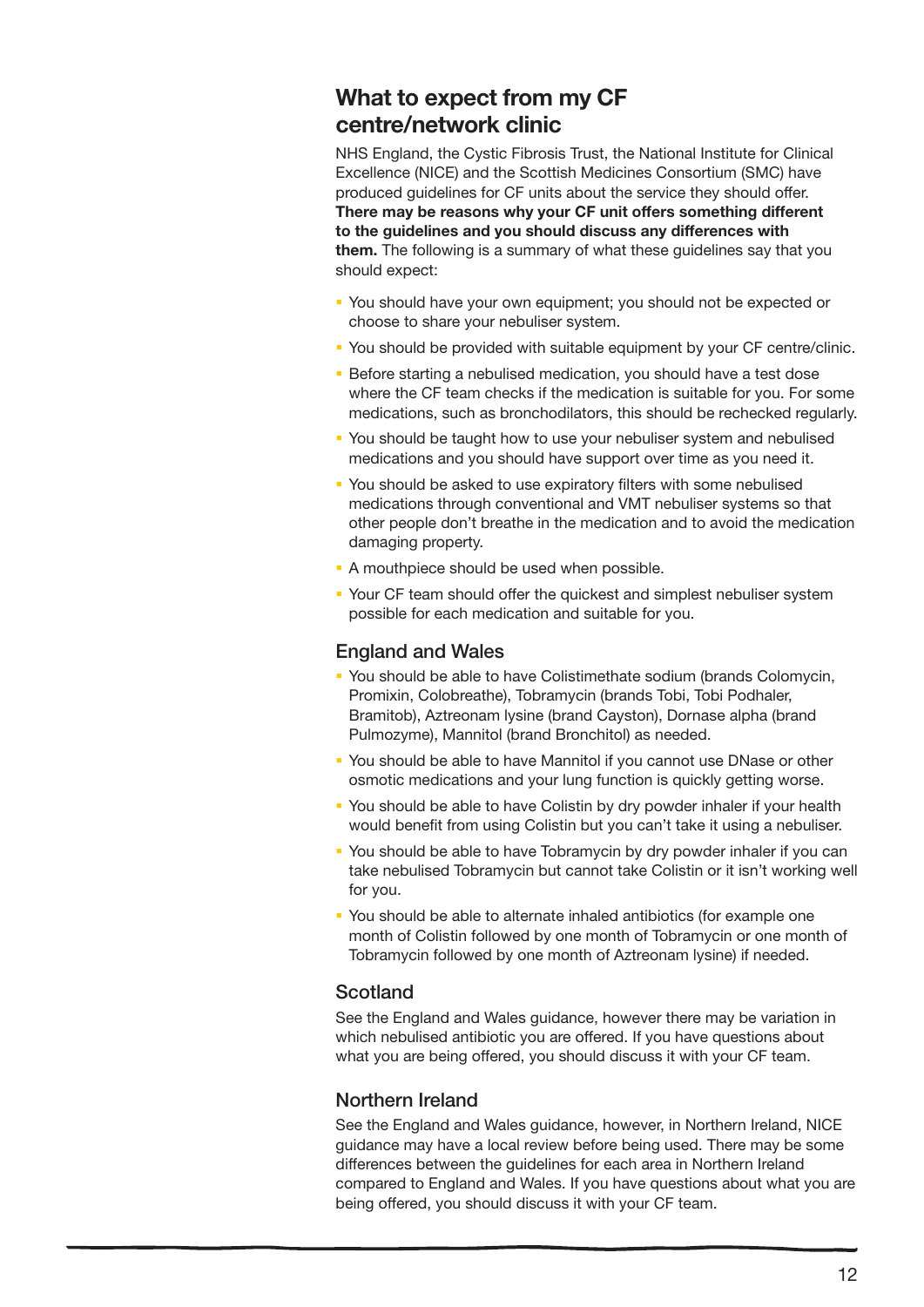#### **Where can I find out more?**

- By asking your CF team, usually your physiotherapist
- **[The CF Trust Standards of Care](https://www.cysticfibrosis.org.uk/the-work-we-do/clinical-care/consensus-documents)** [The CF Trust Standards of Physio Care](https://www.cysticfibrosis.org.uk/the-work-we-do/clinical-care/consensus-documents)
- [The electronic medicines compendium](http://www.medicines.org.uk/emc/)
- **The Cochrane library** [Nebuliser systems for drug delivery in cystic fibrosis.](http://onlinelibrary.wiley.com/doi/10.1002/14651858.CD007639.pub2/abstract)
- NHS England Clinical Commissioning Policy: Inhaled Therapy for Adults [and Children with Cystic Fibrosis](https://www.england.nhs.uk/commissioning/wp-content/uploads/sites/12/2015/01/a01-policy-inhld-thrpy-cf.pdf)
- · [NICE](http://www.nice.org.uk)
- · [Inhaler technique](https://www.asthma.org.uk/advice/inhalers-medicines-treatments/using-inhalers/)
- [Youtube](http://www.youtube.com)
- **[Travelling](http://www.heathrow.com/more/help-with-this-website/faqs/security-and-baggage#carriageofmedicines)**